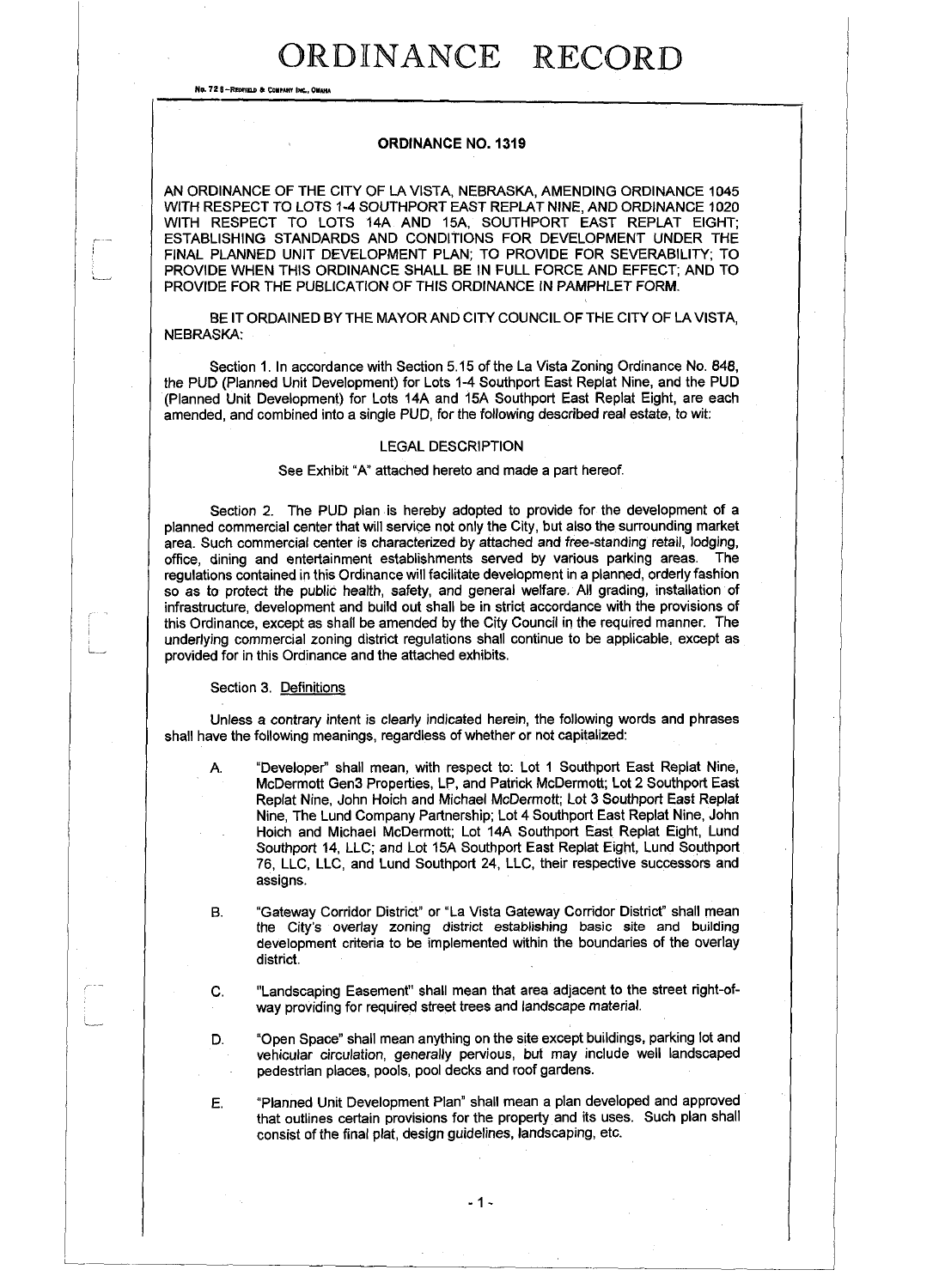No. 72 B-REDFIELD & COMPANY INC., OMAHA

- F. "Plat" or "the Plat," shall mean the final plat approved by the City Council or an administrative plat approved by staff.
- G. "Southport East Design Guidelines" shall mean the specific guidelines jointly developed, agreed to and amended by Developer and City for the Subdivision for the purpose, among others, of creating cohesiveness and ensure quality of materials, aesthetics and maintenance upon which all tenants and owners can rely and to ensure view continuity and creation of a sense of place through the use of common elements of site and architecture, a copy of which is attached to Ordinance No. 1019 as Exhibit "C".
- H. "Subdivision" shall mean the 17.0077 acres of land described in Section 1 above, which shall continue to be a part of the "Southport Center."

#### Section 4. Parcel Identification Map

Attached hereto and made a part of this PUD Plan for parcel delineation is the Parcel Identification Map for the Southport Center Amended PUD (Planned Unit Development), marked as Exhibit "B".

### Section 5. Conceptual Site Plan

The conceptual site plan for each parcel shall be submitted to the City for approval prior to any lot development within said parcel.

#### Section 6. Building Design Guidelines and Criteria

A copy of the Southport East Design Guidelines in the form approved and amended by the City is attached to Ordinance No. 1019 as Exhibit "C". All applications shall adhere to requirements of the approved PUD Plan and Design Guidelines. Prior to issuance of a building permit, the City, Developer and the applicant shall have mutually agreed upon a specific design plan that complies with such criteria. The Southport East Design Guidelines take the place of the Appendix A, B, and C of the City's Commercial Building Design Guide and Criteria dated September 17, 2013. The City Administrator shall determine which design criteria is applicable in the event of a conflict between the two documents referenced herein.

#### Section 7. Conditions

Section 5.15 of the La Vista Zoning Ordinance No. 848 includes the Planned Unit Development Overlay District (PUD) and establishes certain regulations and guidelines pertaining to accompanying information required on a Plat, Site Plan and/or conditional use permits. All uses shall adhere to the underlying zoning district except as herein provided.

#### A. General Conditions

In addition, the following general site plan criteria shall be integrated into and made part of the Southport Center Amended PUD.

i. All subdivisions, public streets, public street rights-of-way and general development'shall adhere to the standards and design criteria set forth in the La Vista Subdivision Regulations and the most current design standards adopted by the City of La Vista pertaining thereto unless otherwise stated within this PUD Plan and Southport East Design Guidelines.

ii. Unless otherwise specified herein, the development of the Southport Center Amended shall comply with the applicable La Vista Zoning District Regulations or any other applicable City Codes.

#### B. Land Use Design Criteria

Unless provided otherwise in this PUD Plan, all general use regulations, performance standards and provisions set forth in the La Vista Zoning Ordinance for the C-3, Gateway Corridor and PUD-1 zoning districts shall apply to any development within the identified area. The negative elements of such uses as loading docks, heating, ventilation, or air conditioning (HVAC) units, or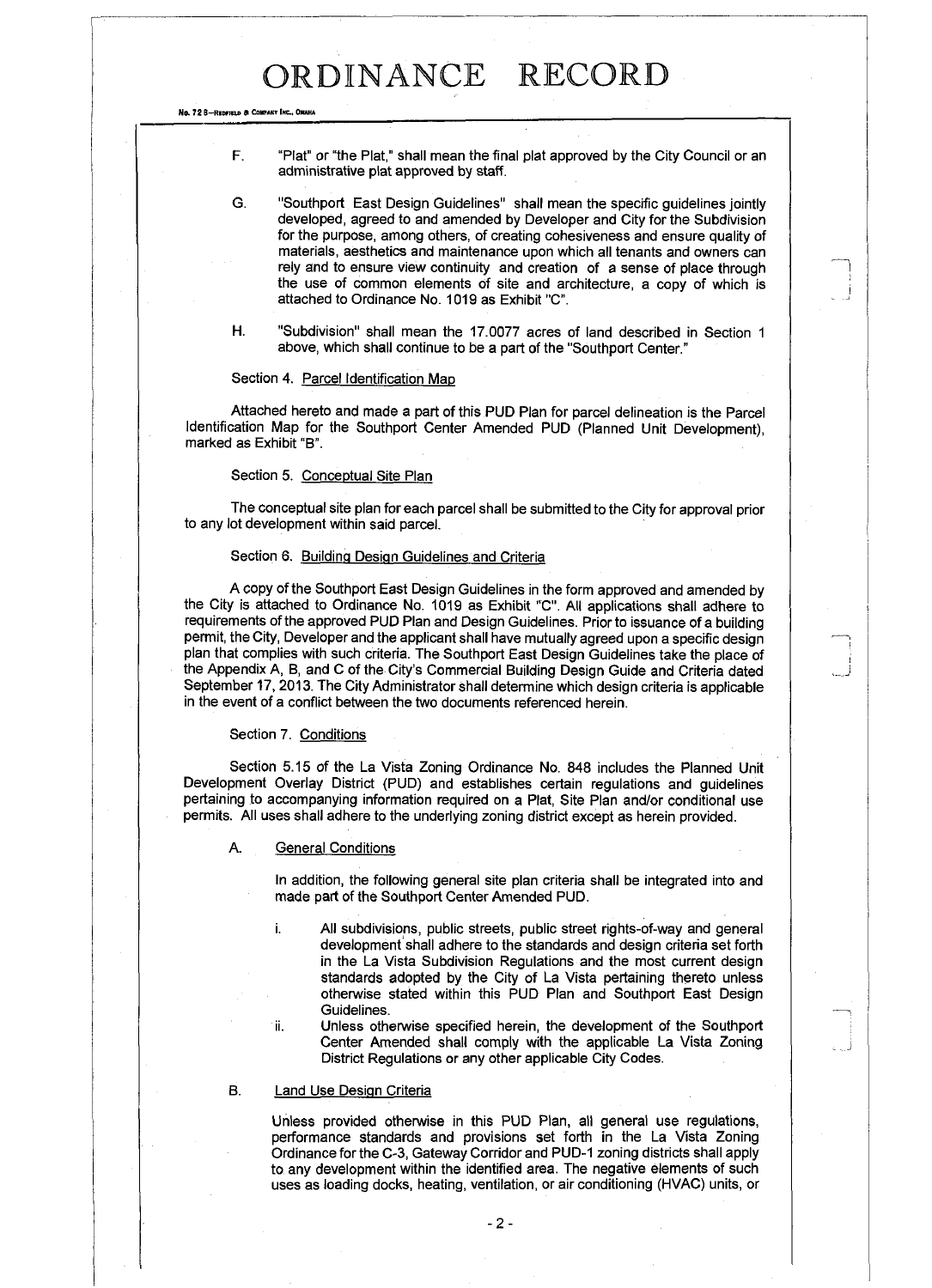No. 72 8-REDFIELD & COMPANY INC., OMAHA

similar electrical or mechanical appurtenances shall be designed to be screened and buffered from view by the general public through the use of architectural features or earth berming and landscaping.

i. The intent of the design and layout for: Lots 1, 2 and 4, Southport East Replat Nine is to develop retail, restaurant $(s)$ , hotel $\{s\}$  and office center(s) and/or individual businesses; Lot 3, Southport East Replat Nine is to develop retail, restaurant{s), hotel{s), office center(s), individual businesses, and/or parking lots to service other Lots as an accessory use as authorized by C-3 zoning designation; Lots 14A and 15A, Southport East Replat Eight is to develop retail, restaurant(s), hotel{s) and office center(s) and/or individual businesses.

- a. Building Height. Within these lots, permitted building heights will be a maximum of fifty-five (55) feet above the average finished grade of the ground at the perimeter of the building. Unless otherwise approved by the City Council as part of a PUD Plan.
- b. Building Setback. No part of any free standing or multiple attached building shall be erected within ten (10) feet of the property line. The front yard, side yard and rear yard set backs abutting a shared access easement will be no closer than (10) feet from the back of the private street curb.
- c. Open Space/Buffer. The minimum required open space for each lot in this Parcel shall be equal to at least twenty percent (20%) of the gross area of the lot. Except as to Lot 3, Southport East Replat Nine, all parking areas, except for driveways shall be effectively screened from general public view by incorporating the natural landscape and topography with the introduction of permanent earth berming of no less than two (2) feet above the top of curb of the adjacent public street. In any case, all parking areas shall include landscape areas, islands, screens, etc., equal to not less than ten percent (10%) of the total paved area. Such landscaped areas may be included as part of the 20% total open space. Landscaped islands within the parking area shall have ground cover of sodded grass, shrubs or other acceptable living plant material, unless the City specifically approves an alternate ground cover as part of the site plan review.
- d. Landscaping. Landscaping will include the integration of recommended overstory and understroy trees, shrubs and ornamental grasses per the Southport East Design Guidelines. A complete and detailed landscape plan is required prior to building permit approval to assure compliance with the vision of Southport Center Development and its approved guidelines.
- e. Signage. All signs identifying the project may be permitted with approval of a sign permit based upon the adopted sign regulations except as modified herein.
- f. Public Spaces. Feature lakes, detention pond areas, easements for public amenities, sidewalks within open areas, pedestrian plazas and paved outdoor spaces (excluding parking lots) are encouraged to link commercial areas with pedestrian plazas and to create interaction.

### C. Commercial. Office and Mixed Use Site Design Guidelines

Except with respect to Lot 3, Southport East Replat Nine, which Lot may be utilized as a parking lot (accessory use) for the benefit and use of Lots 14A and 15A Southport East Replat Eight, off-street parking should be behind or beside the building when possible. Buildings should be arranged to create view corridors between pedestrian destinations within and adjacent to the site including building entrances and open spaces. The corners of street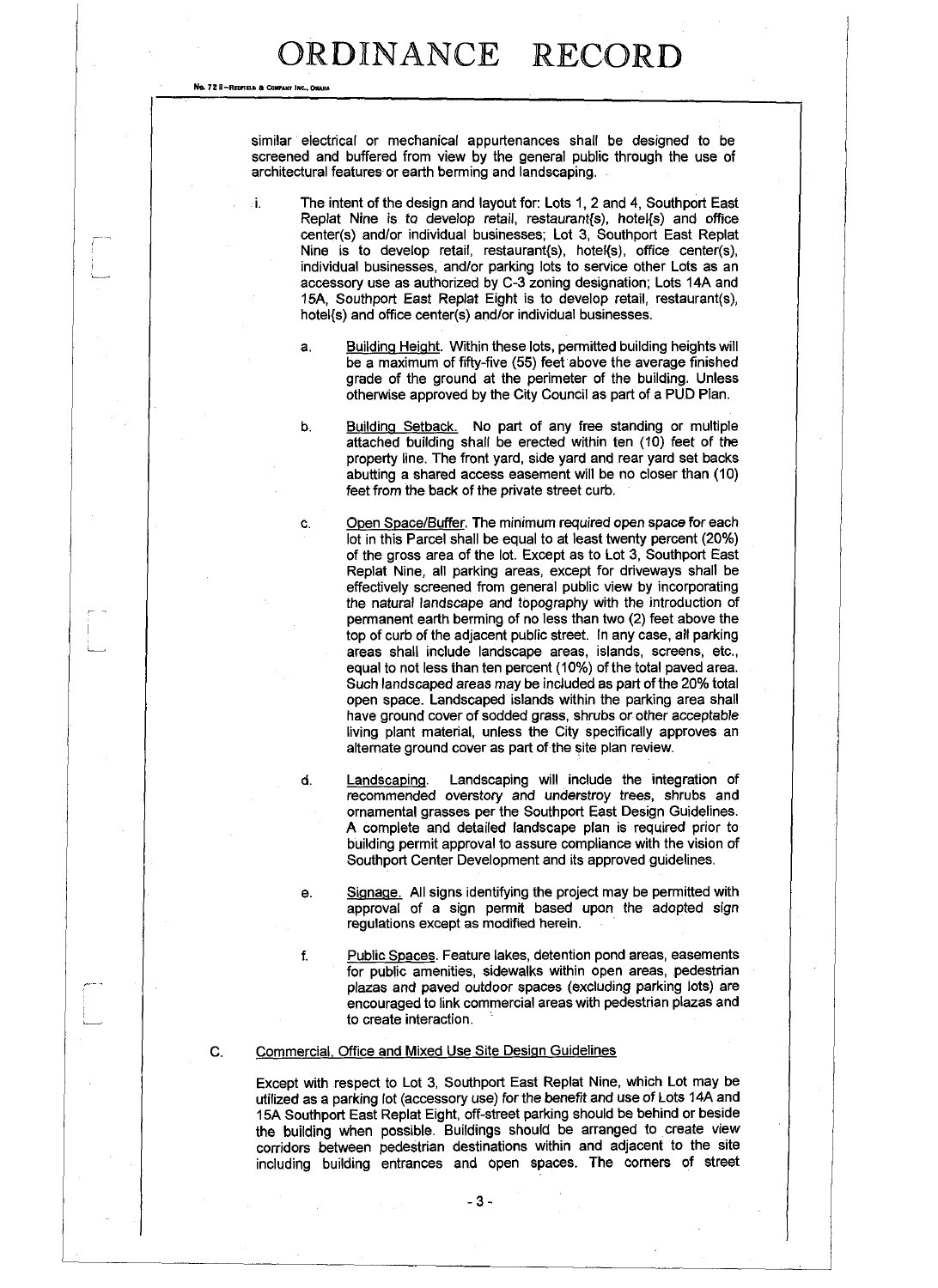No. 72 8-REDnne 6 **Con burr** INC., ONAHA

intersections and/or shared access easements, particularly site entries, should be distinguished by special landscape or architectural treatments. The use of alternate paving materials to designate pedestrian traffic areas from vehicular use areas and travel lanes is strongly encouraged. Overhead doors and loading docks shall be totally screened from public streets. When possible, the integration of storm drainage and detention should be designed to enhance the public space. It shall be the City Administrator who shall determine which design criteria is applicable in the event of a conflict between the two documents referenced herein.

#### D. Access and Off-Street Parking

i. Access. Driveways shall be located so that no undue interference with the free movement of road traffic will result, to provide the required sight distance, and to provide the most-favorable driveway grade. Access points within the development shall be limited to what is shown on the plan referenced on Exhibit "B". Any deviation from this shall require the approval of the City.

ii. Off-Street Parking. Except with respect to Lot 3, Southport East Replat Nine, which Lot may be utilized as a parking lot (accessory use) for the benefit and use of Lots 14A and 15A Southport East Replat Eight, parking on lots shall be provided based on Section 7.06 of the Zoning Ordinance, or the aggregate ratio of four and a half (4.5) off-street parking spaces per one thousand (1,000) square feet of gross leasable floor area of multi-tenant flex buildings, unless off-site/public parking is utilized with approval of the City.

a. Landscaping.

- 1. Off-street parking areas containing twenty-five (25) or more parking spaces shall provide internal landscaping, other than that required in a buffer zone or along street frontages, and shall be protected by a concrete curb.
- 2. Landscape islands a minimum of seven (7) feet in width shall be provided at the end of all parking rows. In addition, landscape islands a minimum of seven (7) feet in width shall be provided throughout the parking lots such that no parking space is farther than one hundred twenty (120) feet away from any landscaped space.
- 3. Required trees shall be located to minimize potential damage to vehicles, to insure adequate sight distance, and the maneuvering of emergency vehicles within the development and each lot.
- 4. The internal landscaped areas shall be located to direct traffic, dispersed throughout the lot to improve site aesthetics, and installed so that, when mature, it does not obscure traffic signs, fire hydrants, lighting, drainage patterns on site or adjacent properties, or obstruct vision for safety of ingress or egress.
- 5. Parking areas shall be screened, recessed, or otherwise constructed and located so as to prevent the glare from automobile headlights illuminating adjacent properties and to minimize negative views from public streets.
- 6. Parking area lighting shall be in accordance with the Southport East Design Guidelines. A lighting plan shall be submitted for review in conjunction with the building design and landscaping plan.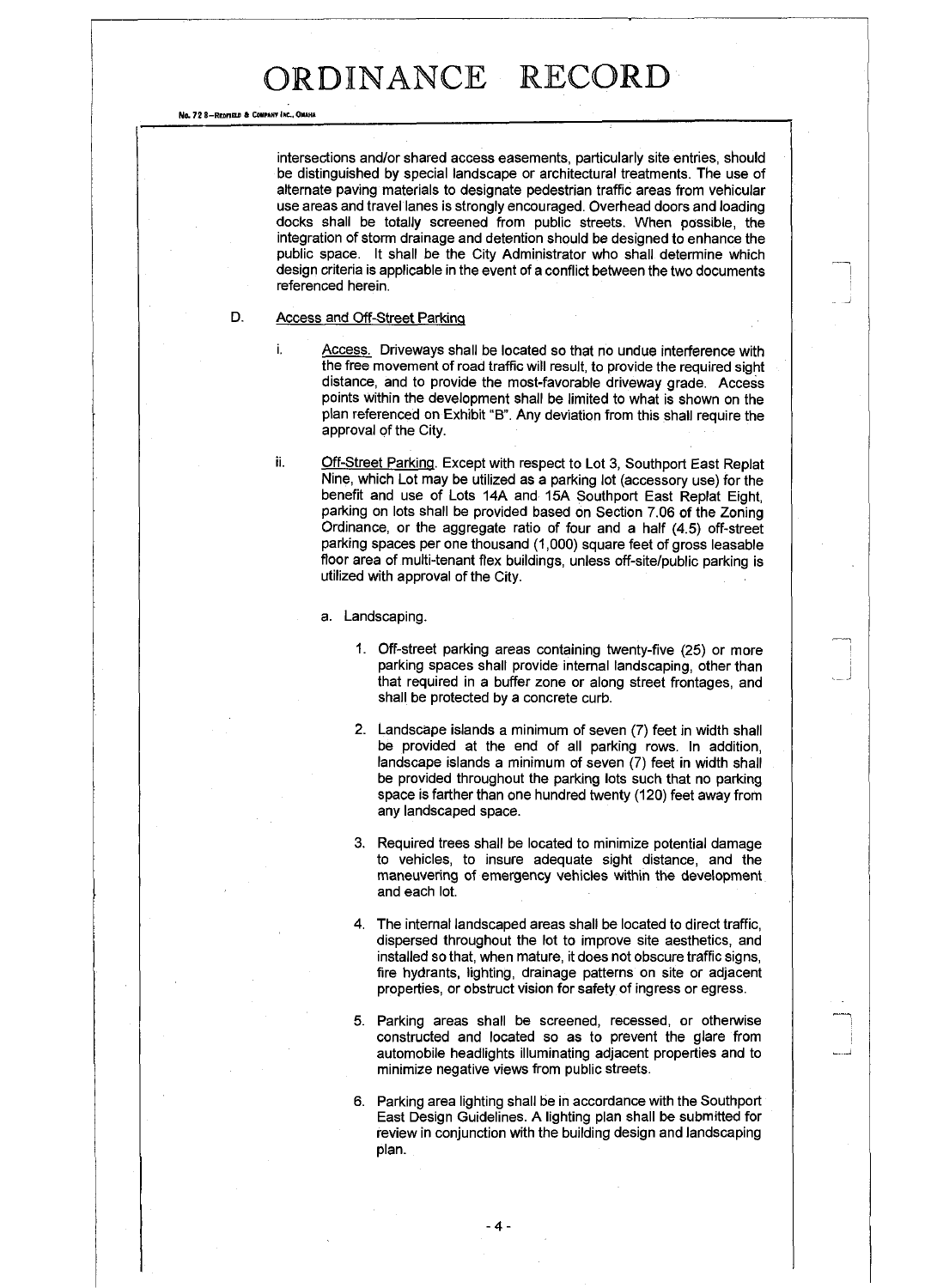No. 72 8-REDFIELD & COMPANY INC., OMAHA

7. Off-street loading areas shall not interfere with or impede the circulation or flow of traffic.

E. Signage

All signs may be permitted with approval of a sign permit based upon the adopted sign regulations, except as modified by the Southport East Design Guidelines. To the extent that the provisions of this PUD Plan conflict with or are more restrictive than similar provisions provided in the La Vista Zoning Ordinance, the provisions of this PUD Plan shall control.

Section 8. Severability Clause. If any section, subsection, sentence, clause or phrase of this ordinance is, for any reason, held to be unconstitutional or invalid, such unconstitutionality or invalidity shall not affect the validity of the remaining portions of this ordinance. The Mayor and City Council of the City of La Vista hereby declare that it would have passed this ordinance and each section, subsection, sentence clause or phrase thereof, irrespective of the fact that any one or more sections, subsections, sentences, clauses or phrases be declared unconstitutional or invalid.

Section 9. That this Ordinance shall be in full force and effect after its passage, approval, and publication in pamphlet form as provided by law.

PASSED AND APPROVED THIS 19TH DAY OF DECEMBER, 2017.

CITY OF LA VISTA Douglas Kindig, Mayor

ATTEST:

r

ame Pamela A. Buethe, CMC

City Clerk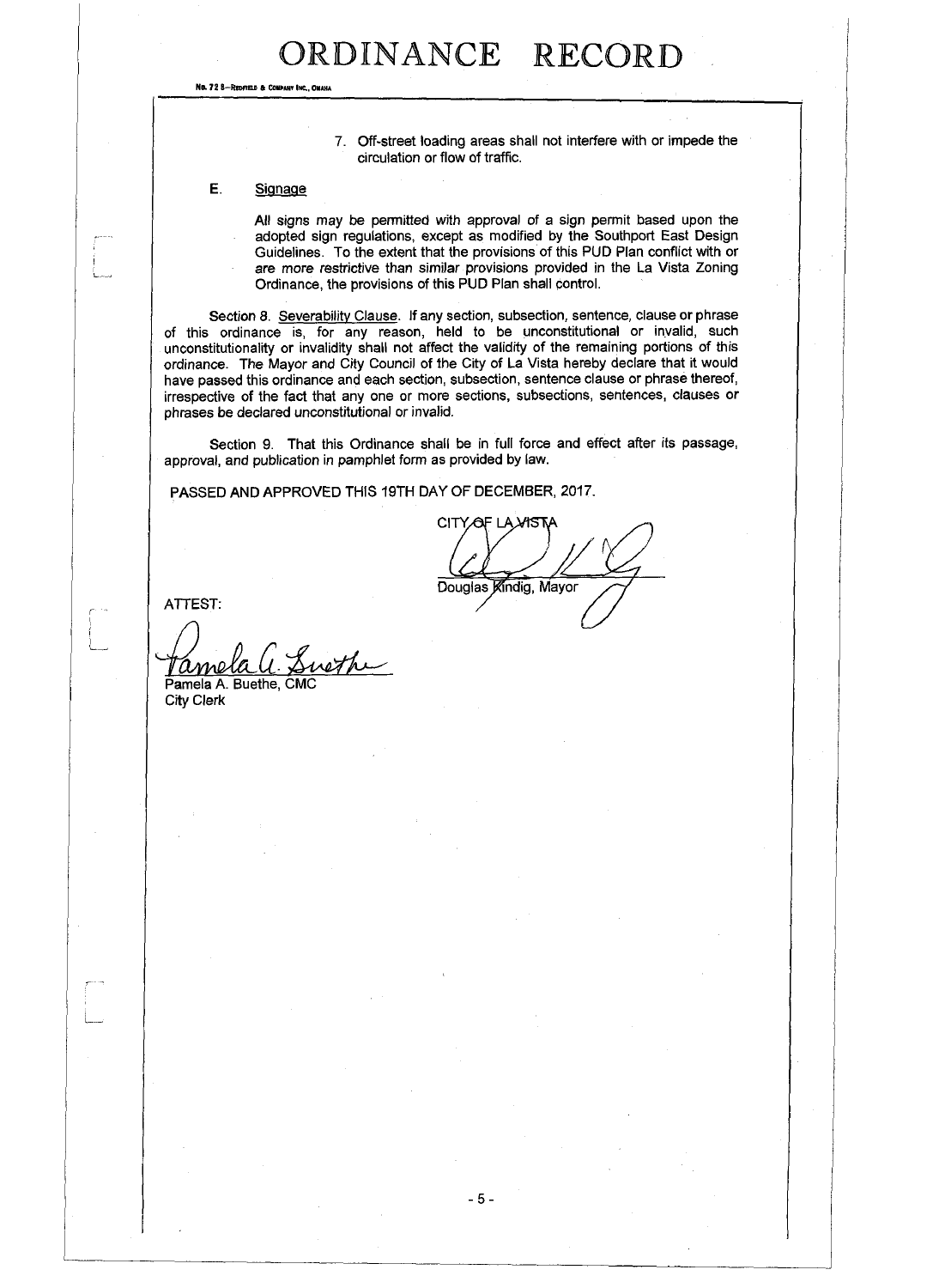No. 72 8-Reofield a Company Inc., Omaha

### EXHIBIT A LEGAL DESCRIPTION

LOTS 1-4, SOUTHPORT EAST REPLAT NINE, SUBDIVISIONS LOCATED IN THE SE 1/4 OF SECTION 18, TOWNSHIP 14 NORTH, RANGE 12 EAST OF THE 6TH P.M., SARPY COUNTY, NEBRASKA, GENERALLY LOCATED SE OF GILES ROAD AND SOUTHPORT PARKWAY.

AND

 $\mathcal{L}$ 

LOTS 14A AND 15A, SOUTHPORT EAST REPLAT EIGHT, A SUBDIVISION LOCATED IN THE SOUTHEAST % OF SECTION 18, TOWNSHIP 14 NORTH, RANGE 12 EAST OF THE 6th P.M., SARPY COUNTY, NEBRASKA, GENERALLY LOCATED NE OF SOUTHPORT PARKWAY & PORT GRACE BOULEVARD.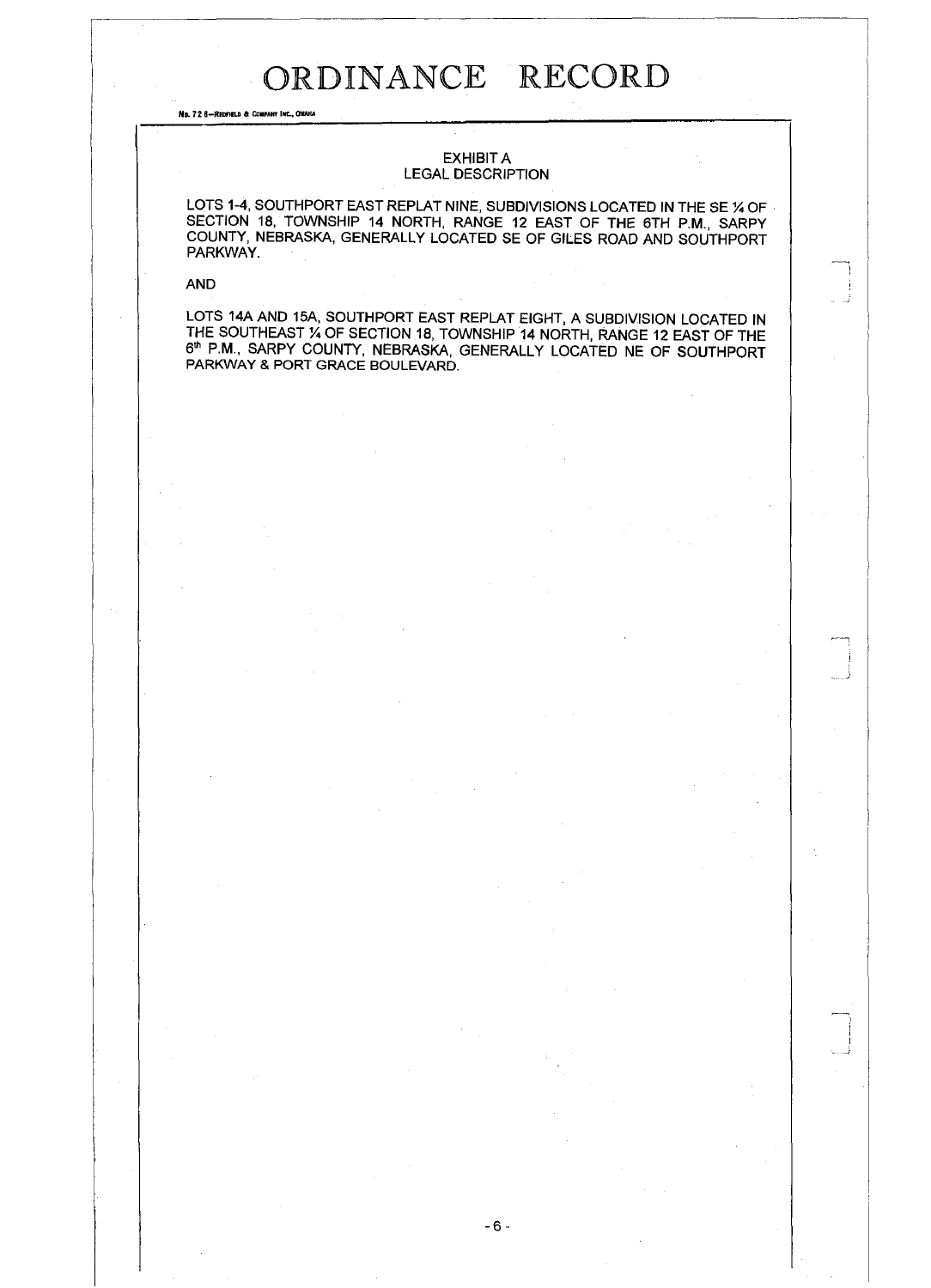-7-

No. 72 8-REDFIELD & COMPANY INC., OMAHA

 $\begin{bmatrix} 1 & 1 \\ 1 & 1 \\ 1 & 1 \end{bmatrix}$ 

 $\begin{bmatrix} 1 & 0 & 0 \\ 0 & 0 & 0 \\ 0 & 0 & 0 \\ 0 & 0 & 0 \\ 0 & 0 & 0 \\ 0 & 0 & 0 \\ 0 & 0 & 0 \\ 0 & 0 & 0 \\ 0 & 0 & 0 \\ 0 & 0 & 0 \\ 0 & 0 & 0 \\ 0 & 0 & 0 \\ 0 & 0 & 0 \\ 0 & 0 & 0 & 0 \\ 0 & 0 & 0 & 0 \\ 0 & 0 & 0 & 0 \\ 0 & 0 & 0 & 0 & 0 \\ 0 & 0 & 0 & 0 & 0 \\ 0 & 0 & 0 & 0 & 0 \\ 0 & 0 & 0 & 0 & 0 \\$